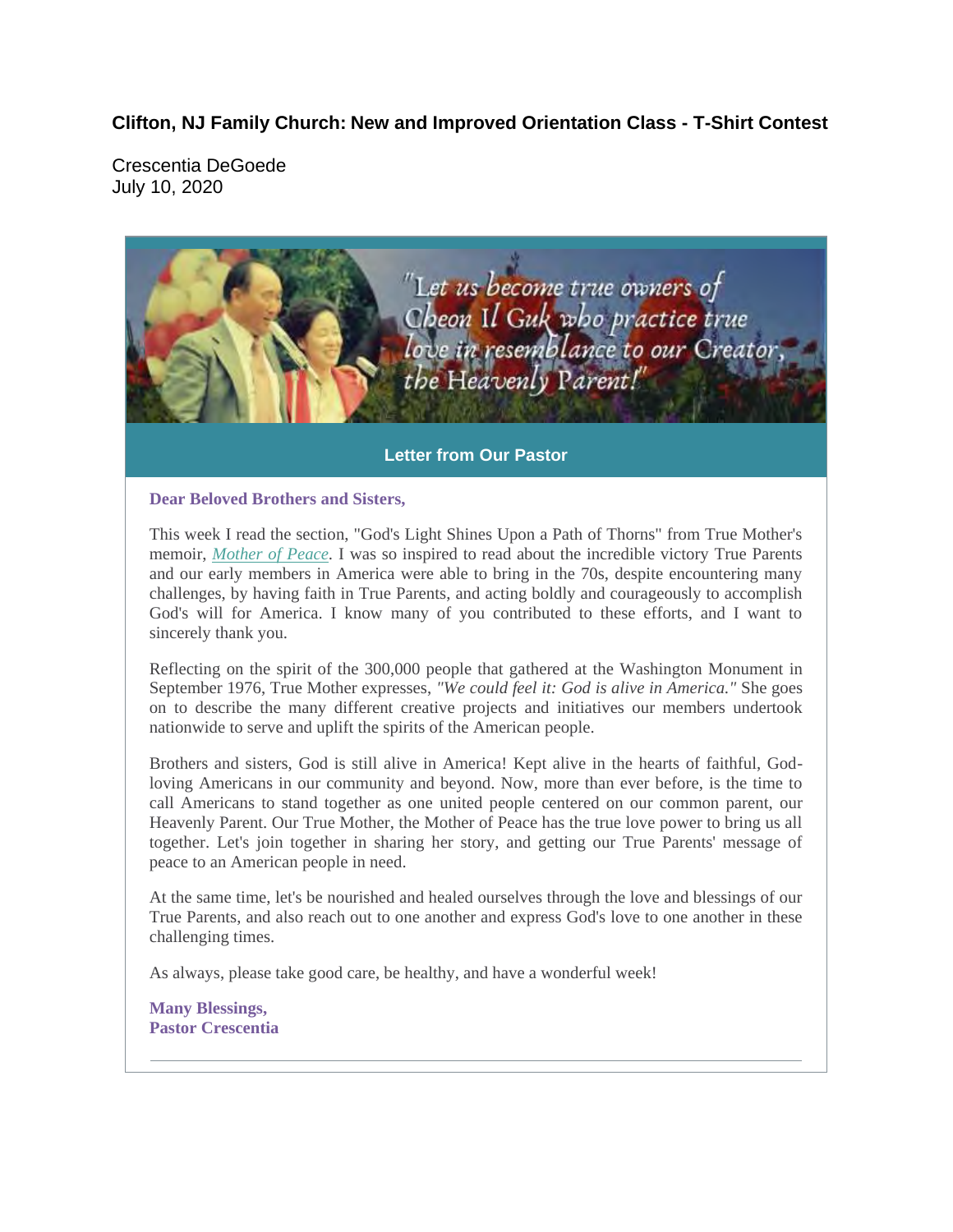# **Now on Amazon! - True Mother's Memoir CLICK HERE** to get your copy of<br>Mother of Peace **HALIH HALL**  $\frac{\text{H6}\cdot\text{Ia}\cdot\text{Hm}}{\text{Moop}}$  $\frac{m_{\rm d,thin}}{M_{\rm OO}}$ Review on Amazon **D3 Community Leaders Meeting by Zoom on Saturday, June 20 at 9am For All Community Leaders: Kodan, CARP, Ministry Staff, HTM Small Group Leaders and anyone interested in leading a small group**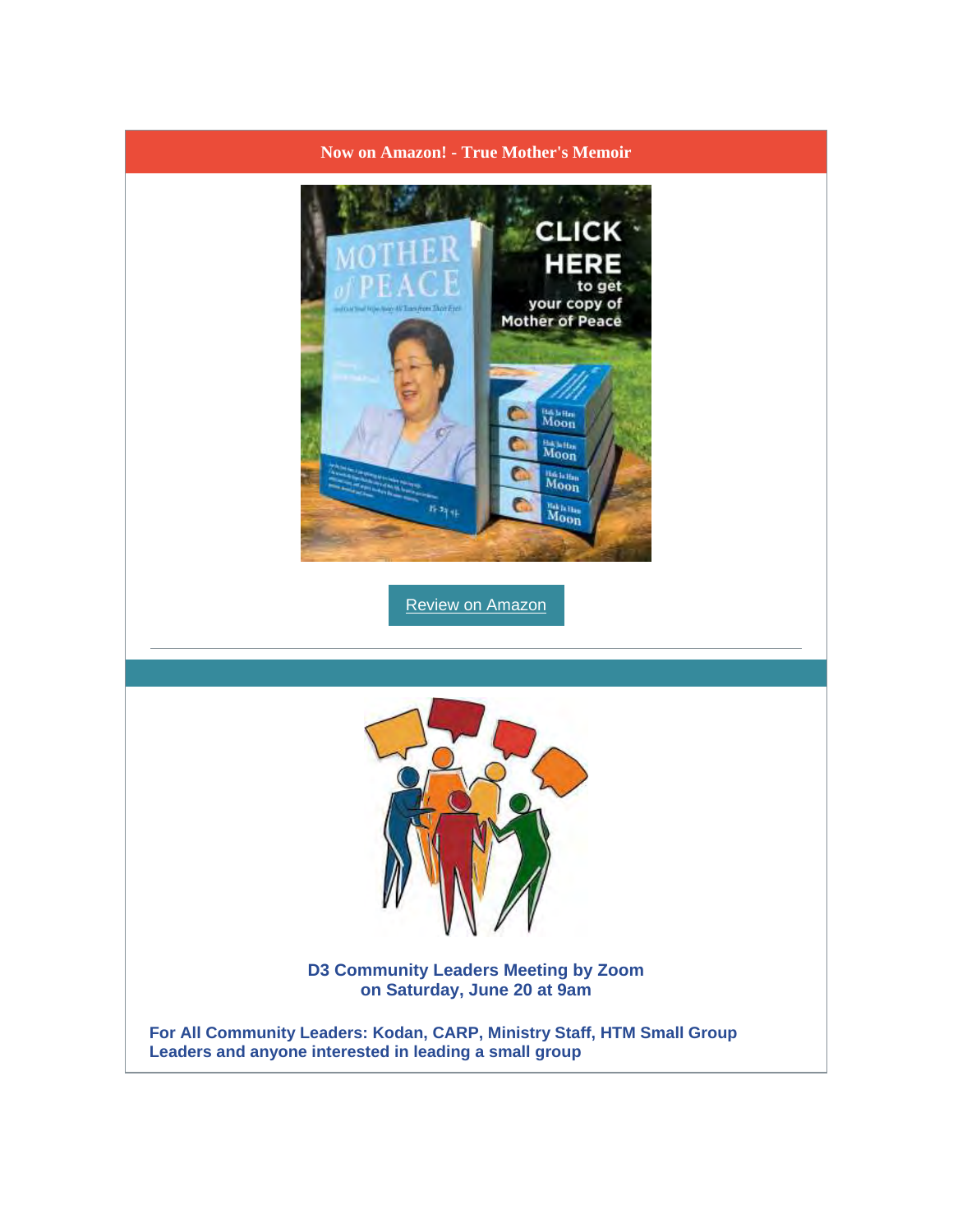## Zoom Link

## **Join the 21-day Jeong Seong Condition**

Leaders in Korea have been offering a 21-day Jeong Seong condition in Jeongshim Won Prayer Hall every day from 11:00 a.m. to 2:00 p.m KST starting June 28, ending July 18.

Kodan brothers and sisters in America are already joining in the condition, including Dr. Ki Hoon Kim, Regional Chairman of FFWPU North America. 10 participants per district, 120 people total, will meet every day to offer 21-30 minutes of prayer per person at the same time as Korea. Anyone is welcome to make this Jeong Seong condition on their own, and can join in at any time.

The prayer points for the condition are:

- The Unification of North and South Korea
- Victory of True Mother's Rally on July 19th in Korea
- Victory of America strengthening the witnessing environment in cooperation with ACLC, UPF, WCLC, and WFWP activities
- That top Christian and political leaders in US recognize True Parents' great work and honor our True Mother
- For a victorious sharing of True Mother's Memoir, so that we can work and strengthen for Heavenly Tribal Messiahs activities and outreaching

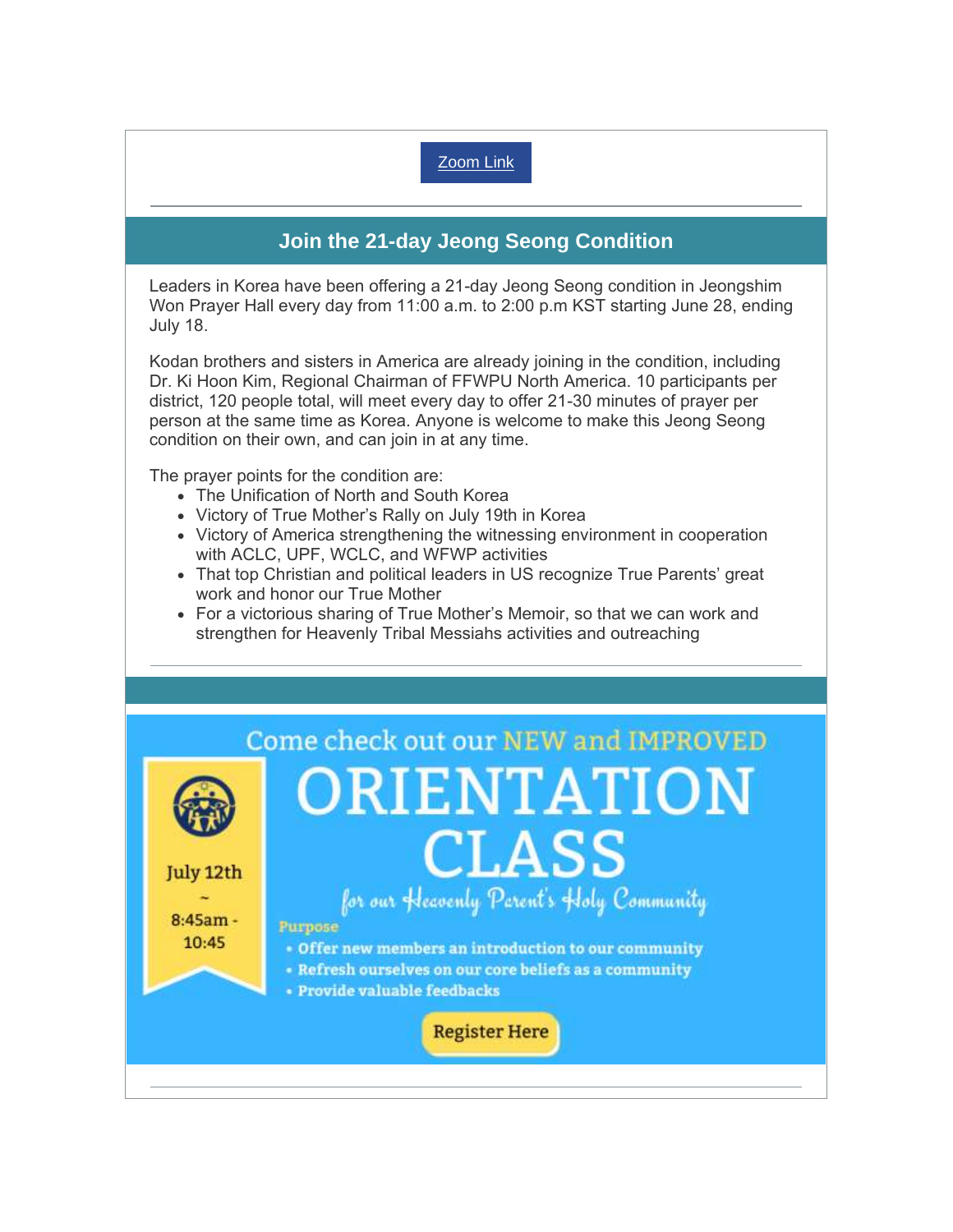

**Please make sure to join us in watching the live stream of the national service, which will be offered at 11AM EST to communities across the nation.**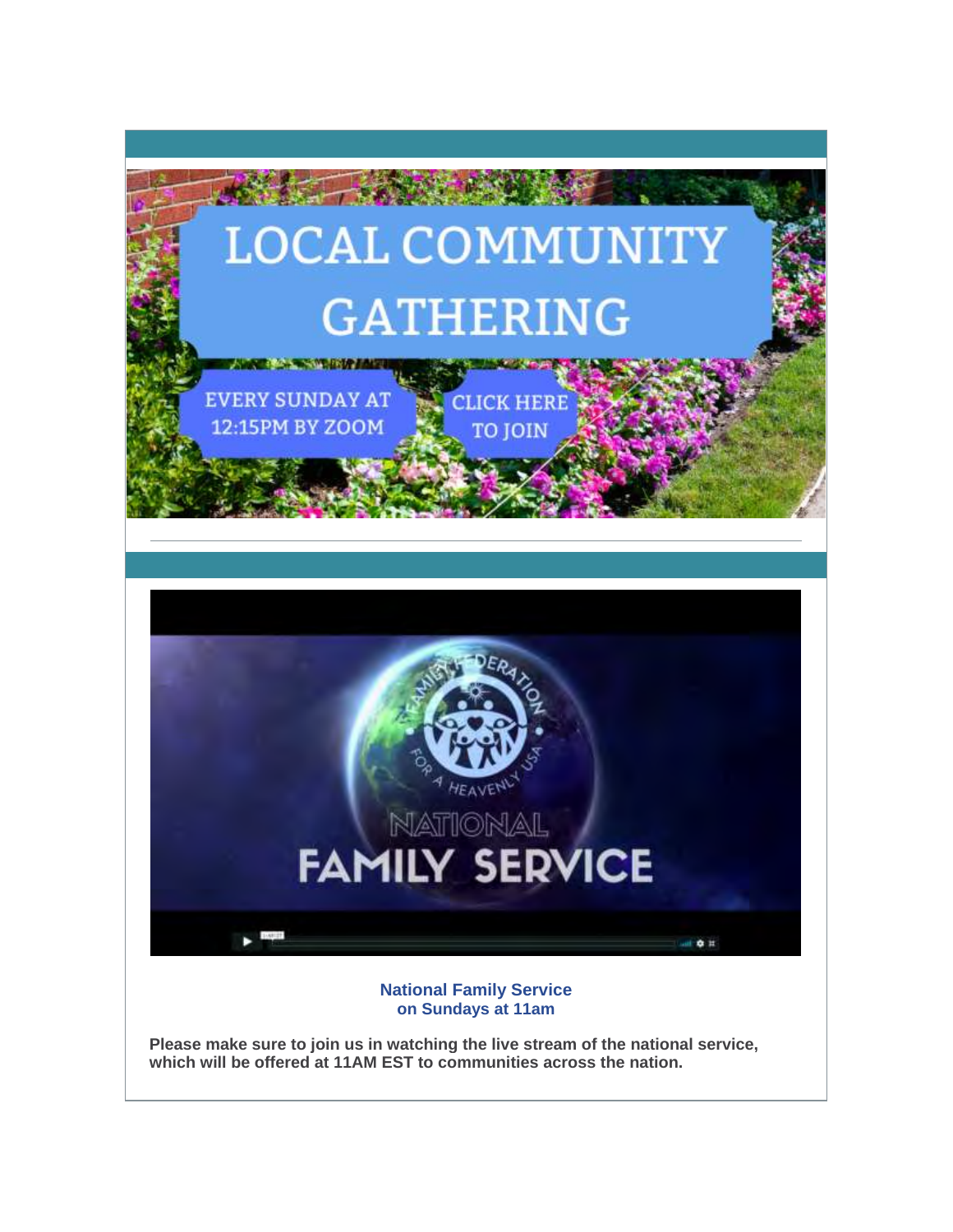It will be live streamed here: live.familyfed,org at 11AM. Enjoy the service from the comfort of your own home!

**Sunday School Summer**



### **Sunday July 12, 2020 Time: 11:15**

Come join our **Virtual Sunday School Summer Program through Zoom**. The program is designed for young children who are **going into Kindergarten - 7th grade.** The theme this Sunday will be on God.

#### **Zoom Class Rules:**

- 1. Please be Prepared and Be on Time
- 2. Keep video on mute until they are asked to speak.
- 3. If Child would like to speak, they need to raise their hand
- 4. Videos are encouraged to be on, but if the child is shy to show their face, we understand.

Please see the resources below to print out before the start of our Playdate time. To join by zoom, click on the link below:

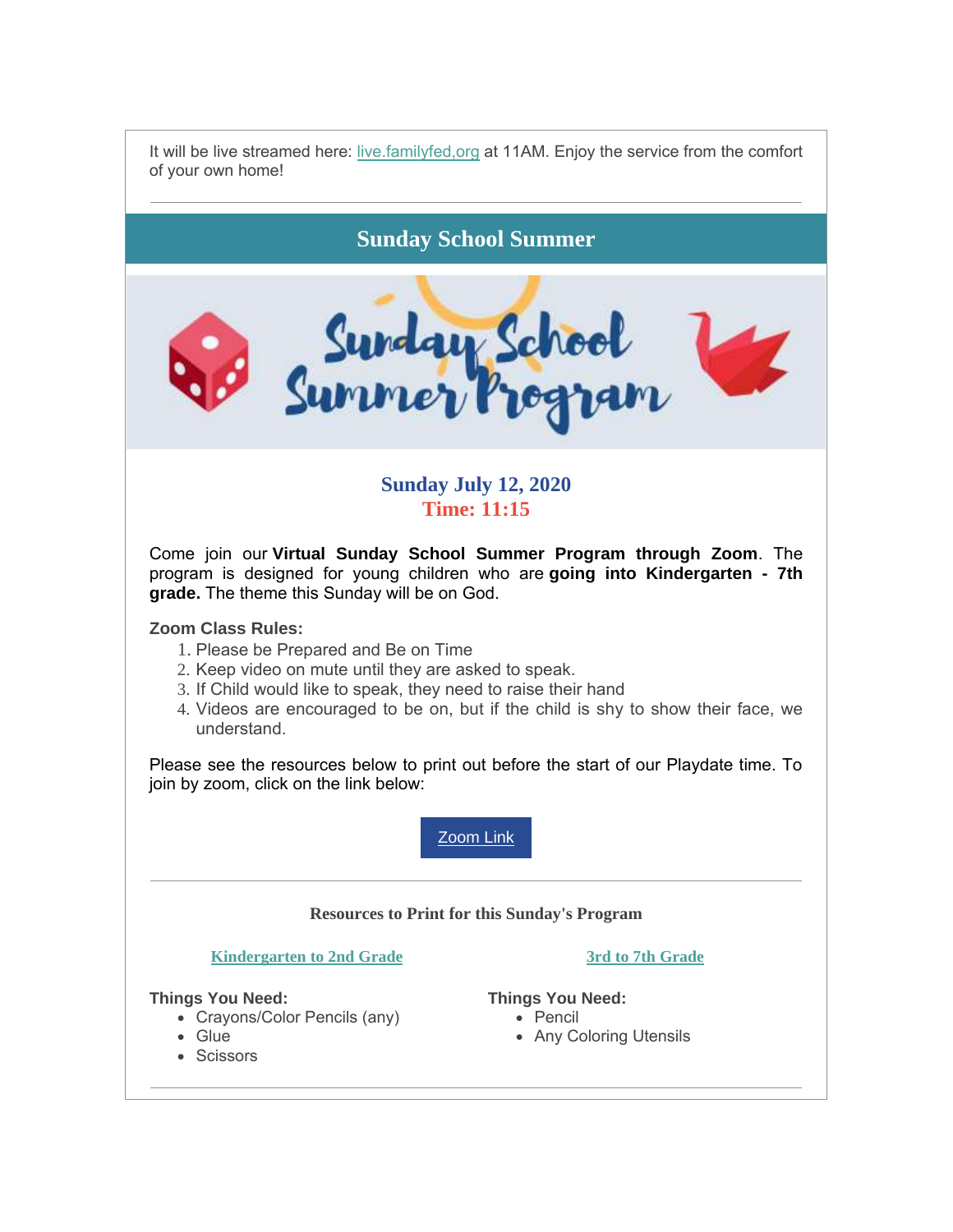





# To Donate By Check:

Pay To: HSA - UWC of NJ; Note: Tithing/Sunday Donation Send to: 78 Demott Ave Clifton, NJ 07011

Meet the Pastor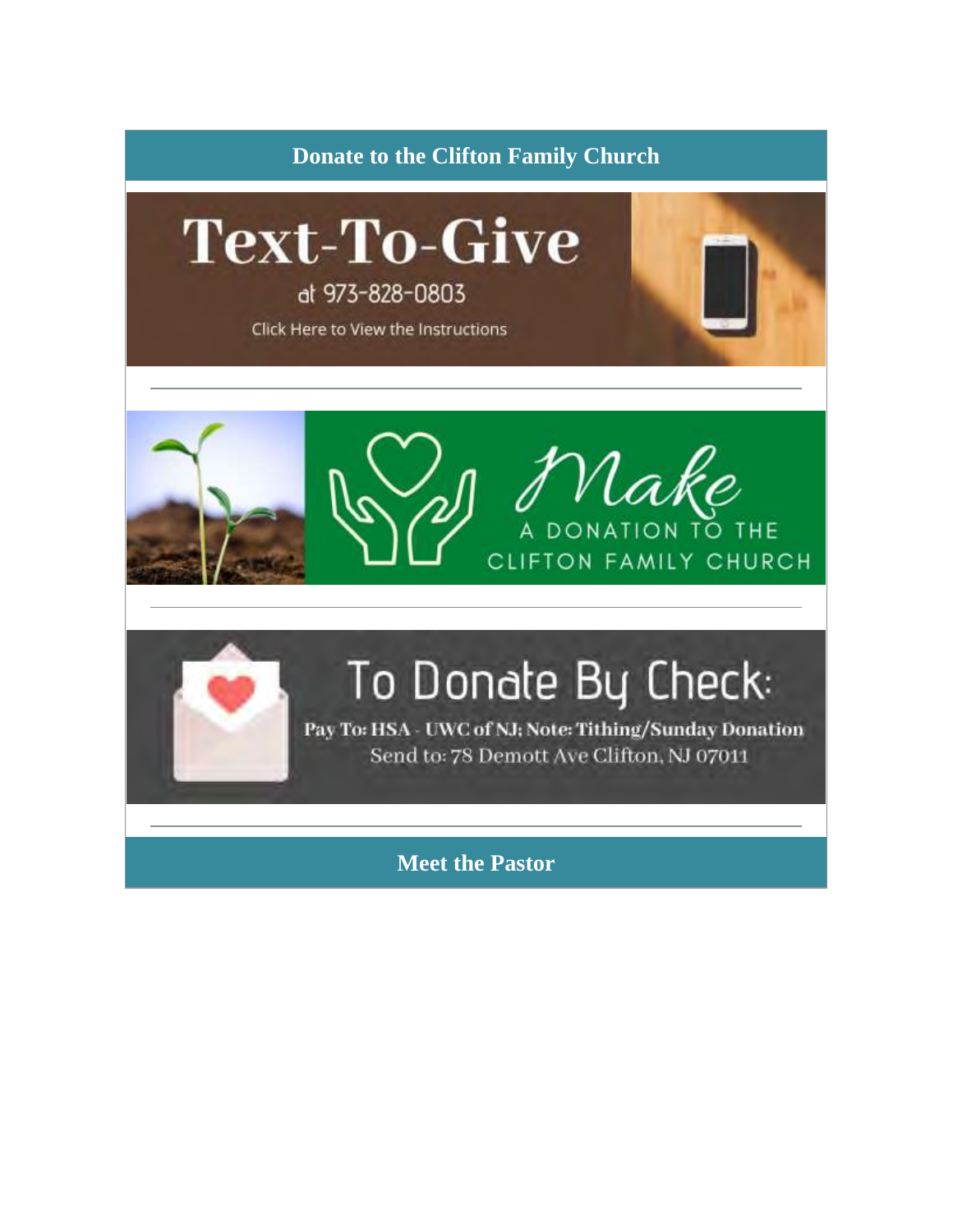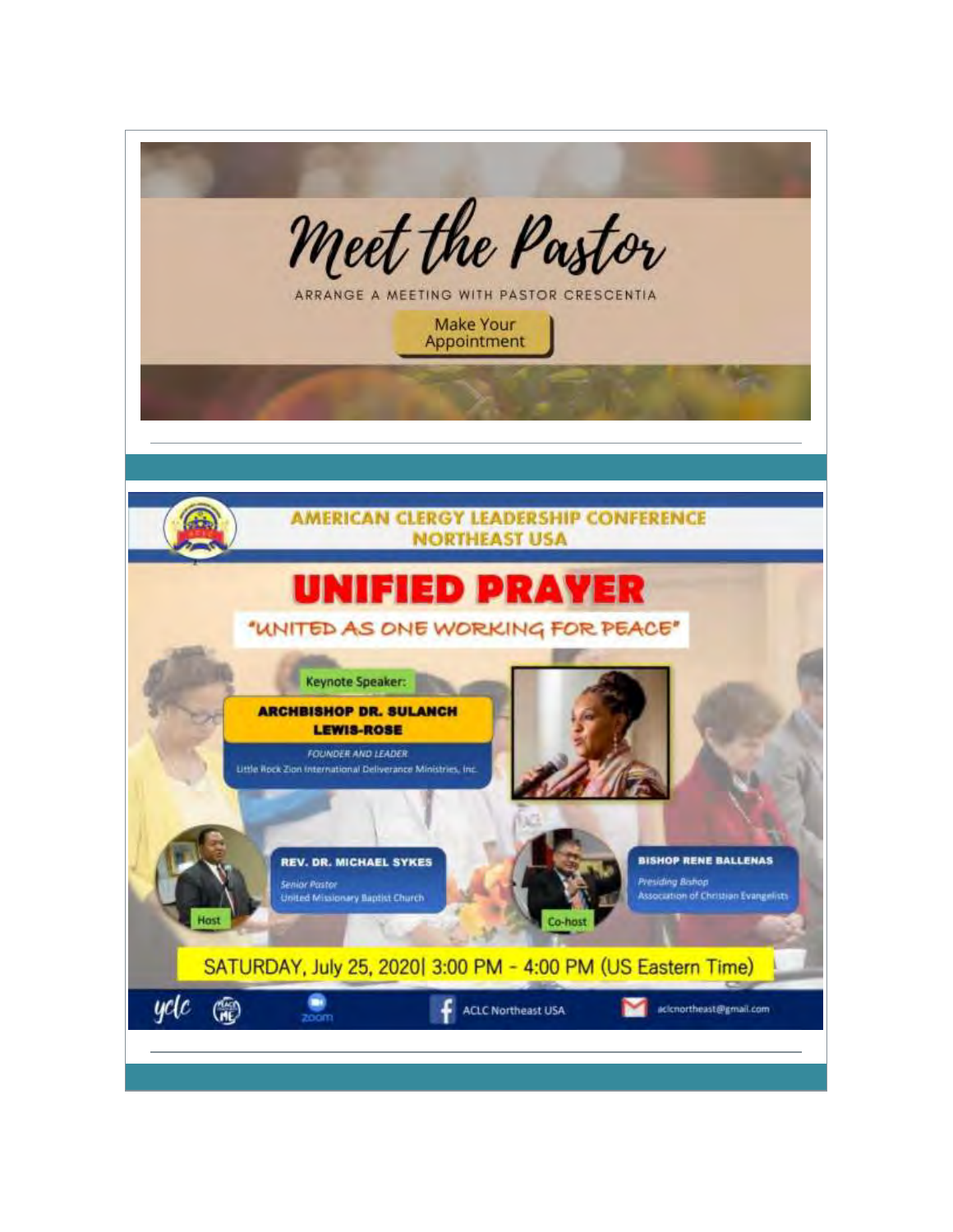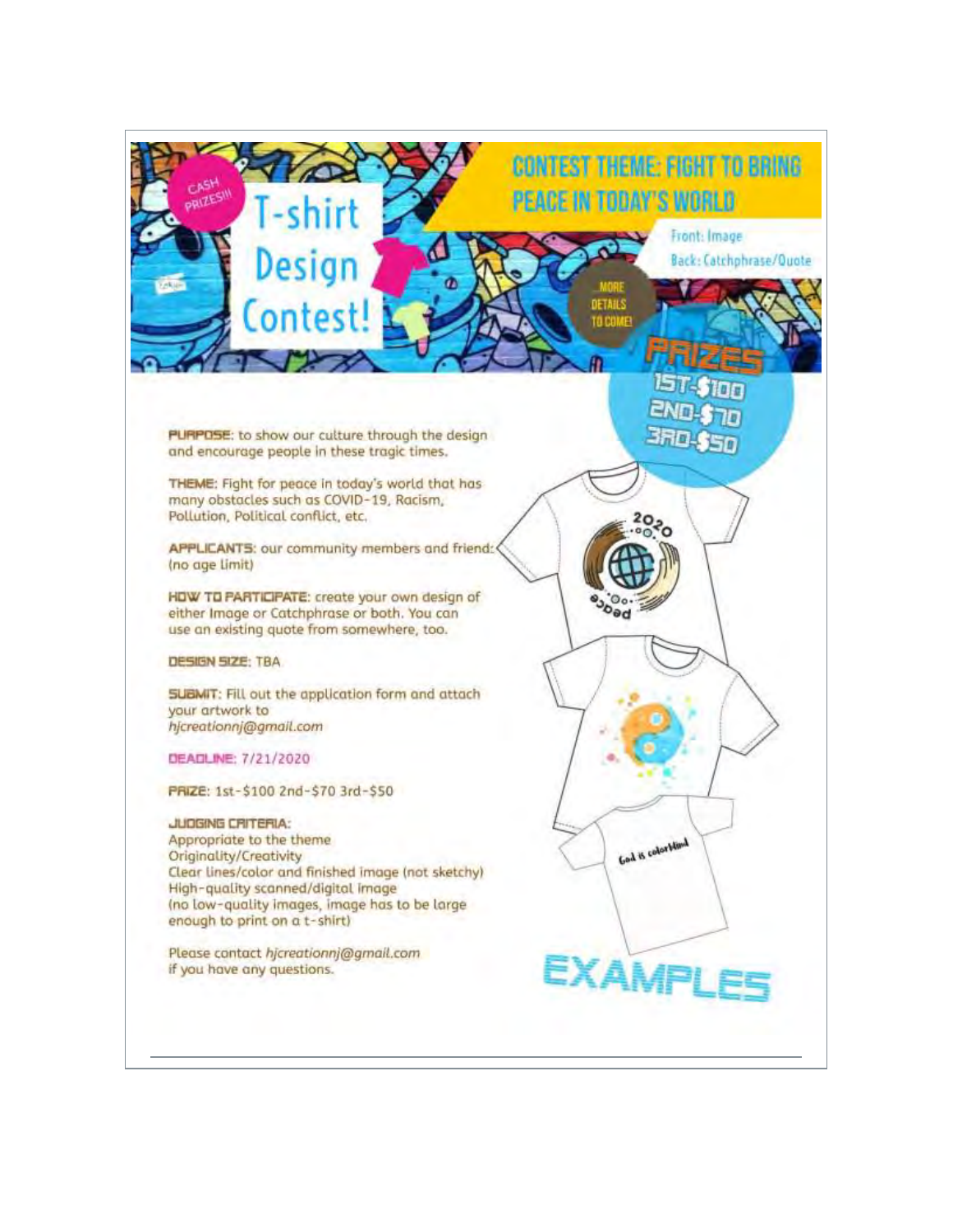## **Shehaqua Camp Group Tent Camping**



Camp Shehaqua is trying something new this year due to Covid-19 restrictions, Group Tent Camping! Participate with other families in Covid-19 safe fun and educational activities, open mic night outdoors, and a candlelight prayer. To participate, reserve your own campsite for your family at Hickory Run State Park Pennsylvania at the same camp site of other participating families.

Dates: Monday, July 27th to Thursday, July 30th at 3pm Pricing: Around \$25 per night or around \$75 total

**To learn more and rent a campsite for this year, use the link here**.

# **CARP Rekindle**



CARP New Jersey has initiated a summer program for the summer of 2020. With the situation of the coronavirus, it is easy to lose spirit or connection to our faith.

The purpose of the program is to rekindle our faith with the fire of of the Providence led by